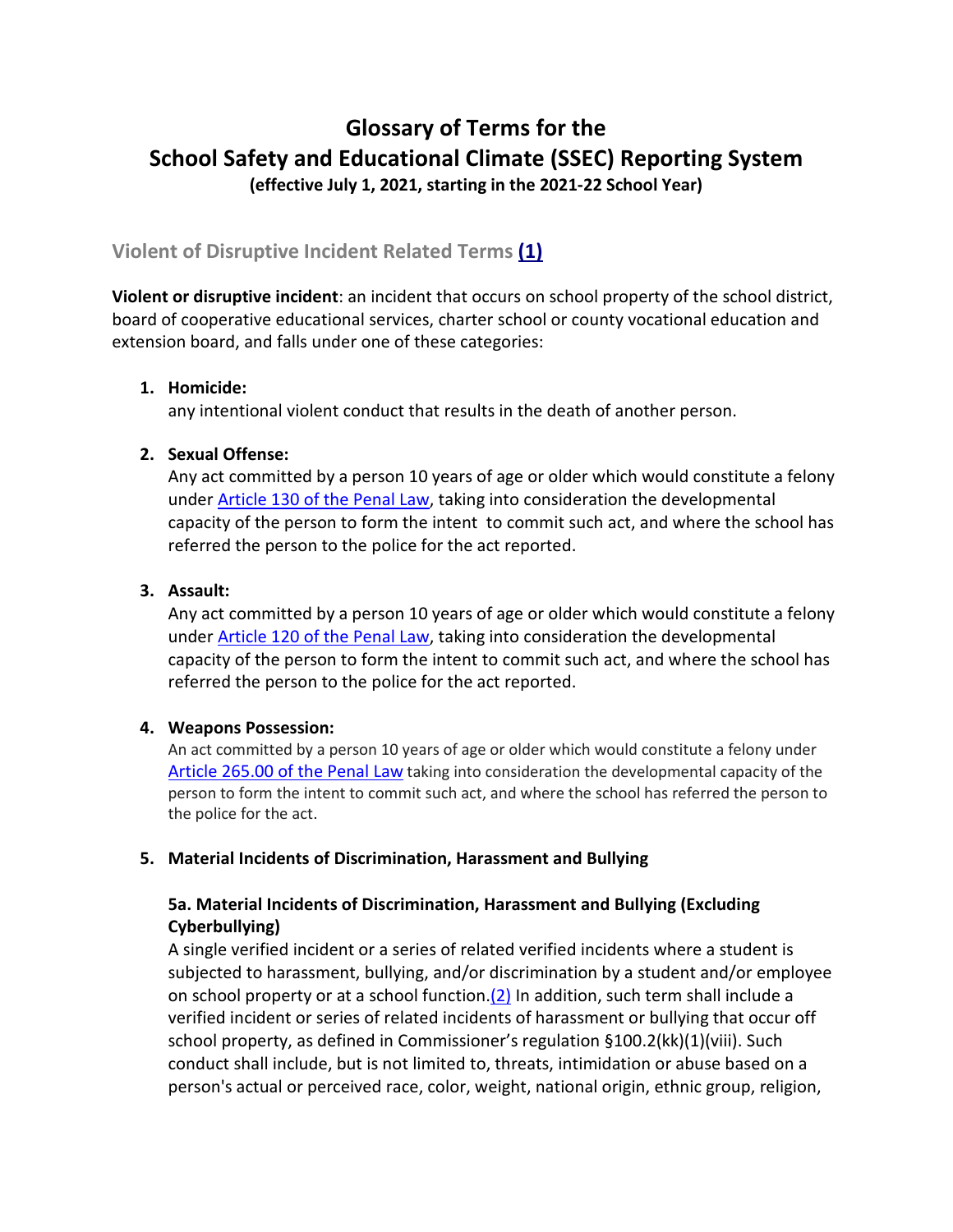religious practice, disability, sexual orientation, gender, or sex.

Commissioner's regulation 100.2(kk)(1)(viii) provides that harassment or bullying means the creation of a hostile environment by conduct or by threats, intimidation or abuse that either: (a) has or would have the effect of unreasonably and substantially interfering with a student's educational performance, opportunities or benefits, or mental, emotional and/or physical well-being, including conduct, threats, intimidation or abuse hat reasonably causes or would reasonably be expected to cause emotional harm; or (b) reasonably causes or would reasonably be expected to cause physical injury to a student or to cause a student to fear for his or her physical safety. Such definition shall include acts of harassment or bullying that occur on school property, at a school function, or off school property where such act creates or would foreseeably create a risk of substantial disruption within the school environment, where it is foreseeable that the conduct, threats, intimidation or abuse might reach school property. For the purposes of this definition the term "threats, intimidation or abuse" shall include verbal and non-verbal actions.<sup>(3)</sup>

> o **Bullying** is defined as a form of unwanted, aggressive behavior that involves a real or perceived power imbalance and that is repeated, or has the potential to be repeated, over time.  $(4)$

# *Please note the following "elements of bullying" do not solely determine whether an incident is material.*

- **Imbalance of power:** An imbalance of power involves the use of physical strength, popularity, or access to embarrassing information to hurt or control another person.
- **Repetition:** Bullying typically repeated, occurring more than once or having the potential to occur more than once.
- **Intent to Harm:** The person bullying has the goal to cause harm. Bullying is not accidental.
- o **Discrimination** not specifically defined in the Dignity Act. However, it would include any form of discrimination against students prohibited by state or federal law such as, for example, the denial of equal treatment, admission, and/or access to programs, facilities, and services based on the person's actual or perceived race, color, weight, national origin, ethnic group, religion, religious practice, disability, sexual orientation, gender (including gender identity), or sex. It should be noted that Educational Law §3201 and 3201-a prohibit discrimination in the form of denial of admission into or exclusion from any public school on the basis of race, creed, color, national origin, and sex.

# **5b. Cyberbullying:**

is defined as harassment or bullying that occurs through any form of electronic communication, (Ed. Law §11[8]) including, but not limited to, cell phones, computers, and tablets, or other communication tools, including social media sites, text messages,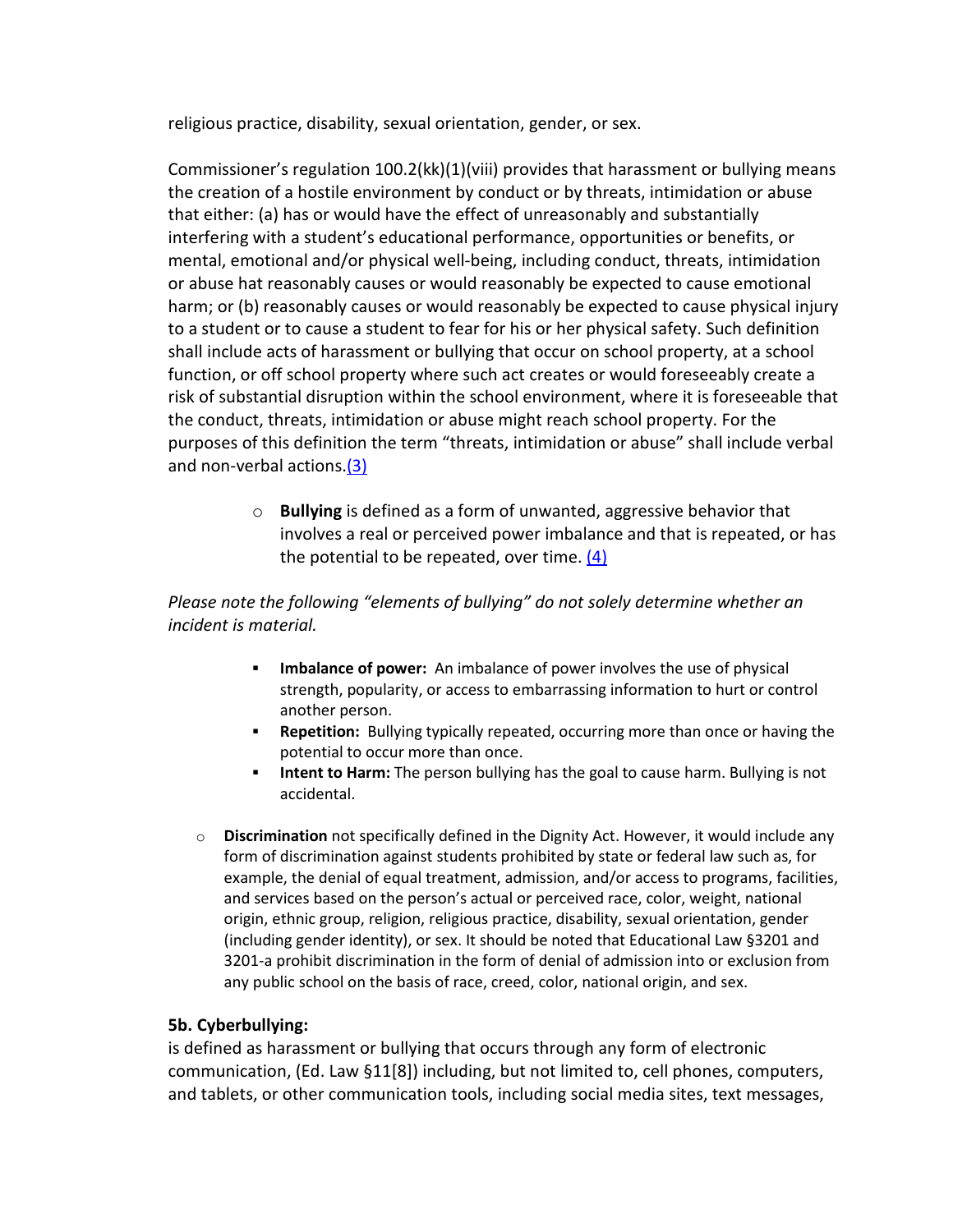chat rooms, and websites.(See definition of harassment or bullying as defined in 5a. and Commissioner's regulation 100.2(kk)(1)(viii))

#### **6. Bomb Threat:**

a telephoned, written or electronic message that a bomb, explosive, or chemical or biological weapon has been or will be placed on school property.

#### **7. Falsa Alarm:**

causing a fire alarm or other disaster alarm to be activated knowing there is no danger, or through false reporting of a fire or disaster.

#### **8. Threat of School Violence (Other than Bomb Threat or False Alarm):**

a verbal, telephoned, written or electronic message of a threat of violence on school property or at a school related function.

#### **9. Use, Possession, or Sale of Drugs:**

illegally using, possessing, or being under the influence of a controlled substance or marijuana, on school property or at a school function, including having such substance on a person in a locker, vehicle, or other personal space; selling or distributing a controlled substance or marijuana, on school property; finding a controlled substance or marijuana, on school property that is not in the possession of any person; provided that nothing herein shall be construed to apply to the lawful administration of a prescription drug on school property.

#### **10. Use, Possession, or Sale of Alcohol:**

illegally using, possessing, or being under the influence of alcohol on school property or at a school function. This includes possessing alcohol on a person, in a locker, a vehicle or other personal space; selling or distributing alcohol on school property or at a school function; and finding alcohol on school property that is not in the possession of any person.

# **Bias-Related Terms [\(5\)](#page-7-0)**

# **1. Biased-related conduct:**

behavior that is motivated by a target/victim's race, color, creed, national origin, gender (including gender identity), sexual orientation, age, marital or partnership status, family status, disability, alienage, or citizenship status.

#### **2. Race:**

the groups to which individuals belong, identify with, or belong in the eyes of the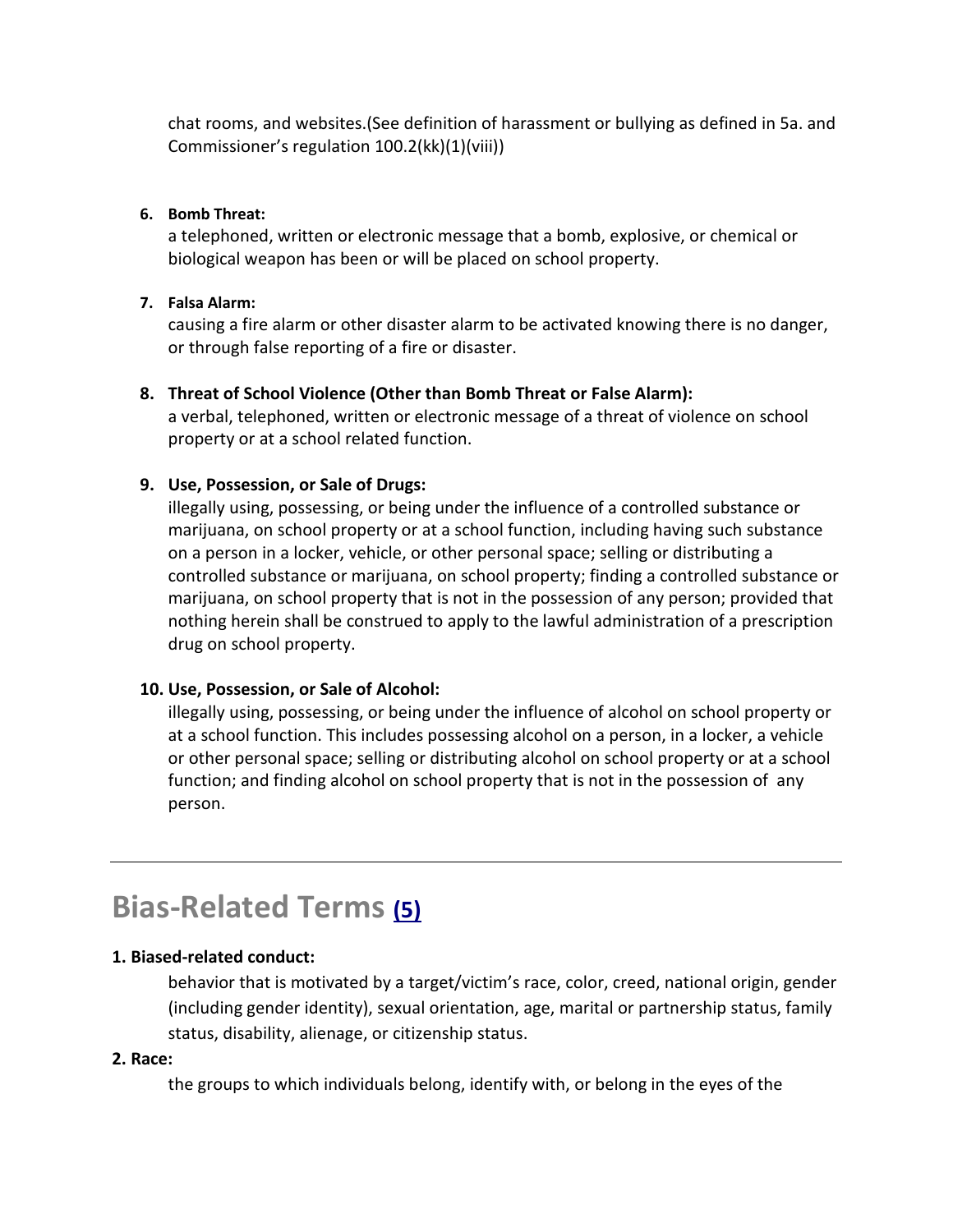community. This includes traits historically associated with race, including, but not limited to, hair texture and protective hairstyles. Protective hairstyles shall include, but not be limited to, such hairstyles as braids, locks, and twists. (Education Law §11[9] and [10]).

#### **3. Ethnic Group (Ethnicity):**

an affiliation with a particular group, country, or area of origin (distinct from citizenship or country of legal nationality), race, color, language, religion, customs of dress or eating, tribe or various combinations of these characteristics.

#### **4. National origin:**

is an individual's country of birth, country of origin, or the country of origin of an individual's family or spouse.

#### **5. Color:**

complexion tint or skin pigmentation. Color discrimination can occur within the same racial or ethnic group.

#### **6. Religion:**

religious or spiritual belief of preference, regardless of whether this belief is represented by an organized group or affiliation having religious or spiritual tenets.

#### **7. Religious Practices:**

religious observances or practices that may include attending worship services, praying, wearing garb or symbols, displaying religious objects, adhering to certain dietary rules, proselytizing or other forms of religious expression, and/or refraining from certain activities.

#### **8. Disability:**

means (a) a physical, mental or medical impairment resulting from anatomical, physiological, genetic or neurological conditions which prevents the exercise of a normal bodily function or is demonstrable by medically accepted clinical or laboratory diagnostic techniques or a record of such an impairment or (b) a condition regarded by others as such an impairment, provided, however, that in all provisions of this article dealing with employment, the term must be limited to disabilities which, upon the provision of reasonable accommodations, do not prevent the complainant from performing in a reasonable manner the activities involved in the job or occupation sought or held (Education Law §11[3] and Executive Law §292[21]).

#### **9. Gender:**

means a person's actual or perceived sex and includes a person's gender identity or expression (Education Law §11[6]).<sup>(6)</sup>

#### **10. Sexual Orientation:**

means actual or perceived heterosexuality, homosexuality, or bisexuality (Education Law §11[5]).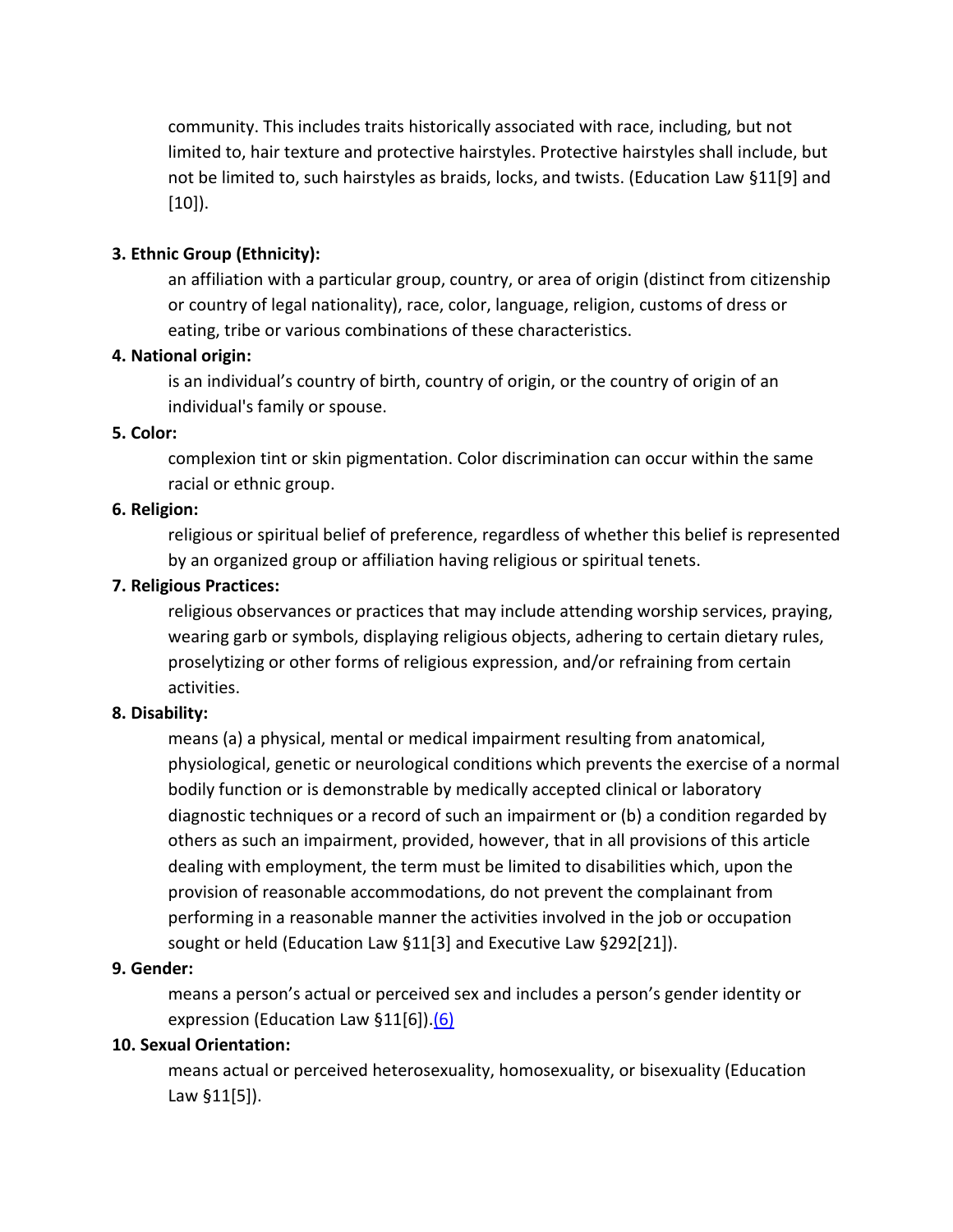#### **11. Sex:**

is the biological and physiological characteristics that define men and women.

#### **12. Other:**

can include, but is not limited to, physical characteristics age, socio-economic status, health condition, housing, domestic relationships, social/academic status, etc.

# Other Related Terms

#### **1. Gang-Related:**

when an incident involves one or more than one offender, known to be a member of an organized group, or gang, which is characterized by turf concerns, symbols, special dress, and/or colors that engages students in delinquent or illegal activity.

#### **2. Group-Related:**

an incident is group-related if it is several individuals that assemble for the purpose of engaging in or contributing to actions that occur during the incident.

#### **3. School Property:**

shall mean in or within any building, structure, athletic playing field, playground, parking lot, or land contained within the real property boundary line of a public elementary or secondary school, or in or on a school bus. (Education Law §11(1) and Vehicle and Traffic Law §142, 8 NYCRR 100.2(gg)(1)(i))

#### **4. School Function:**

means a school-sponsored or school-authorized extracurricular event or activity, regardless of where such activity takes place, including any event or activity that may take place in another state. (Education Law §11(2), 8 NYCRR 100.2(gg)(1)(ii) and (kk)  $(1)(ii)$ 

#### **5. School Bus:**

means every motor vehicle owned by a public or governmental agency or private school and operated for the transportation of pupils, teachers, and other person acting in a supervisory capacity, to or from school or school activities (Education Law §11(1) and Vehicle and Traffic Law §142).

#### **6. Target:**

refers to a person who has been mistreated and/or injured, or the individual affected by the incident. The target can be identified as a student, staff, or other.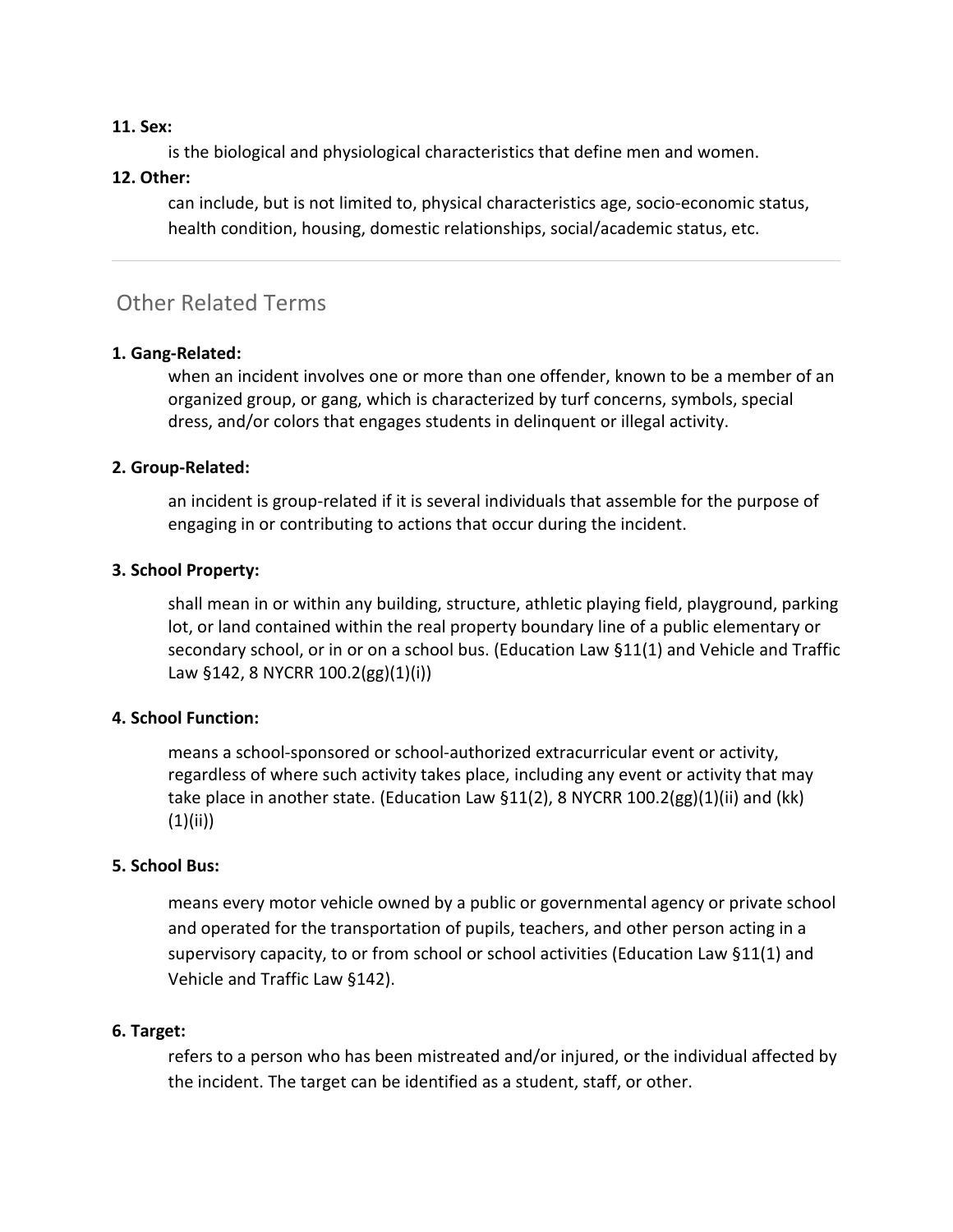#### **7. Victim:**

see the definition of target.

#### **8. Other:**

refers to a target/victim or offender who is unknown, or neither a student, nor a staff member

#### **9. Offender**

refers to a person who has mistreated and/or injured another person, or the individual who caused an incident. The offender can be identified as a student, staff (such as teacher or other school staff), or other (such as school safety officer, student intruder, visitor, unknown).

#### **10. Disciplinary or Referral Action:**

for purposes of reporting, a consequence [\(7\)](#page-7-2) assigned based on the violation of the school's code of conduct and reported under one of the following:

- **Counseling or Treatment Programs:** For purposes of reporting, referrals to counseling or treatment programs are formal multi-session interventions, provided by certified or licensed professionals, aimed at reducing risk factors linked to the identified problem area(s) (i.e. drug/alcohol rehabilitation programs, anger management programs, etc.)
- **Teacher Removal:** is the removal of a disruptive pupil from the teacher's classroom pursuant to the provisions of Education Law §3214(3-a).
- **In-School Suspension:** is a removal from instruction and/or activities in the same setting as class/age peers as a disciplinary purpose but remains under the direct supervision of school personnel.
- **Out-of-School Suspension:** a student is suspended from attending classes or being on school property. The student must receive his/her instruction during the period of suspension, in an alternate setting, separate from the school which his/her class/age peers attend.
- **Involuntary transfer to an Alternative Placement:** is the removal from instruction within the same school building as class/age peers as a disciplinary measure, and assignment to an alternate setting to receive instructional services. This could also include alternate (i.e. condensed) hours.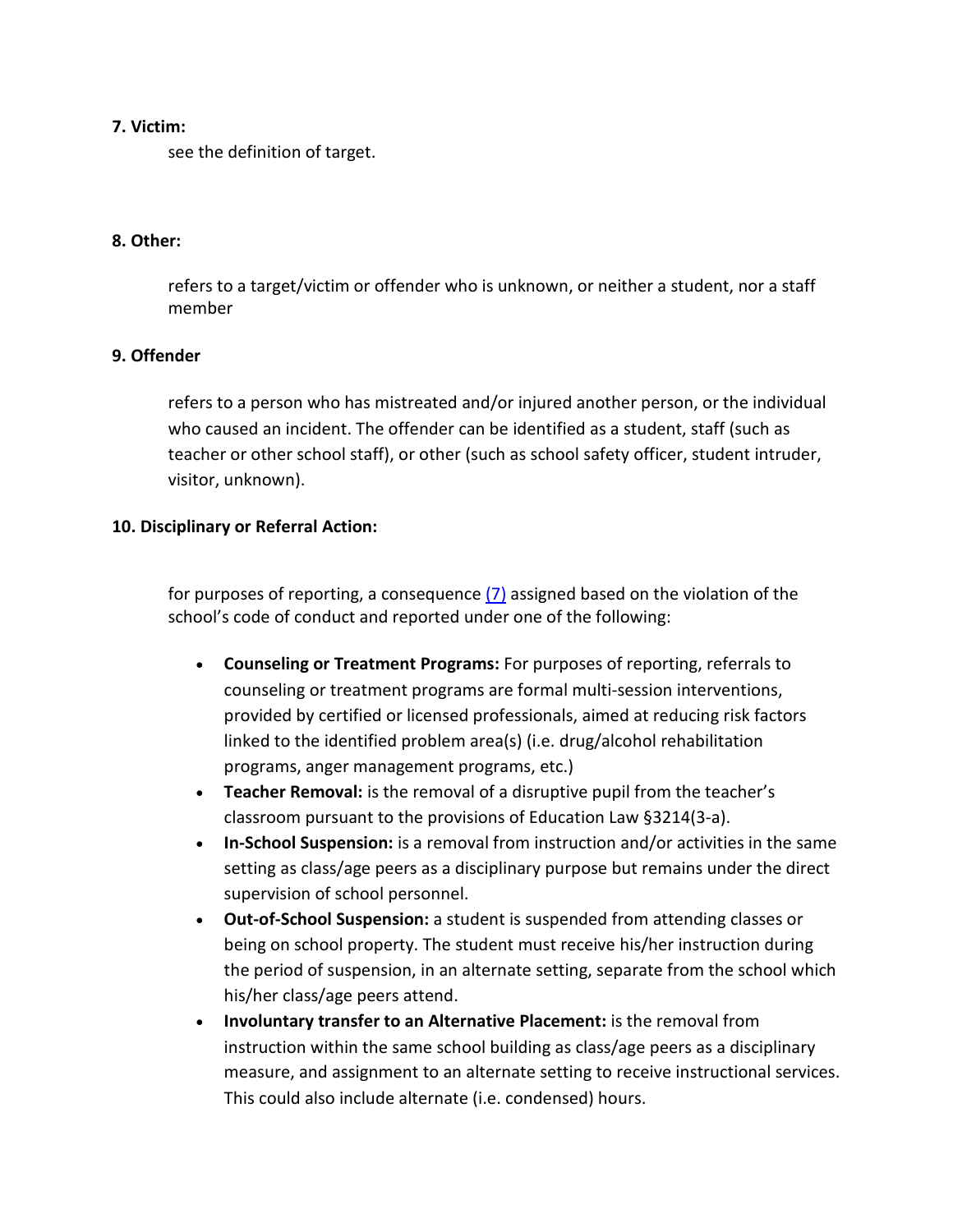- **Community Service:** when a school/district determines work that is assigned without pay to help a community.
- **Juvenile Justice or Criminal Justice System:** when the school is aware that a student, under the supervision of juvenile justice of the criminal justice system, engages in an incident that may rise to the level of a criminal offense, the school reports the incident to the juvenile justice system for intervention.
- **Law Enforcement:** when a student engages in an incident, that occurs on school grounds, during school-related events, or while on school transportation, and the incident may rise to the level of a criminal offense, the school reports the incident to any law enforcement agency or official, according to law enforcement procedures.

#### **11. School-related arrests:**

refers to an arrest of a student for any activity conducted on school grounds, during offcampus school activities (including while taking school transportation), or due to a referral to law enforcement by any school official[.\(8\)](#page-7-3)

#### **12. Sexting:**

is described as the sending, receiving, or forwarding of sexually suggestive nude or nearly nude photos through text messages or email. (9)

#### **13. Controlled substance:**

[According to Title 21 United States Code \(USC\) Controlled Substances Act, Subchapter 1, Part A,](https://www.deadiversion.usdoj.gov/21cfr/21usc/802.htm)  [§802 \(6\),](https://www.deadiversion.usdoj.gov/21cfr/21usc/802.htm) "The term "controlled substance" means a drug or other substance, or immediate precursor, included in schedule I, II, III, IV, or V of [part B of this subchapter.](https://www.deadiversion.usdoj.gov/21cfr/21usc/812.htm) The term does not include distilled spirits, wine, malt beverages, or tobacco, as those terms are defined or used in subtitle E of the Internal Revenue Code of 1986."

# **Footnotes**

- <span id="page-6-0"></span>1. Education Law §2802, 8 NYCRR §100.2(gg)
- <span id="page-6-1"></span>2. For additional information and resources, please see [August 2016 Memo RE: Dignity for](http://www.p12.nysed.gov/dignityact/documents/SED-AGLttrandGuidance8-31-16.pdf)  [All Students Act: Results of Statewide School District Survey and Guidance on](http://www.p12.nysed.gov/dignityact/documents/SED-AGLttrandGuidance8-31-16.pdf)  [Implementation](http://www.p12.nysed.gov/dignityact/documents/SED-AGLttrandGuidance8-31-16.pdf) and [The New York State Dignity for All Students Act Resource and](http://www.p12.nysed.gov/dignityact/documents/FINALDignityForAllStudentsActGuidanceMay2016.pdf)  [Promising Practices Guide for School Administrators & Faculty](http://www.p12.nysed.gov/dignityact/documents/FINALDignityForAllStudentsActGuidanceMay2016.pdf)
- <span id="page-6-2"></span>3. Education Law §11(7), 8 NYCRR §100.2(kk)
- <span id="page-6-3"></span>4. [Dignity for All Students Act Requirements for Schools \(Tool for training school](http://p1232.nysed.gov/dignityact/documents/TrainingMaterialsFnl8-31-16.pdf)  [employees\)](http://p1232.nysed.gov/dignityact/documents/TrainingMaterialsFnl8-31-16.pdf)<sup>2</sup>